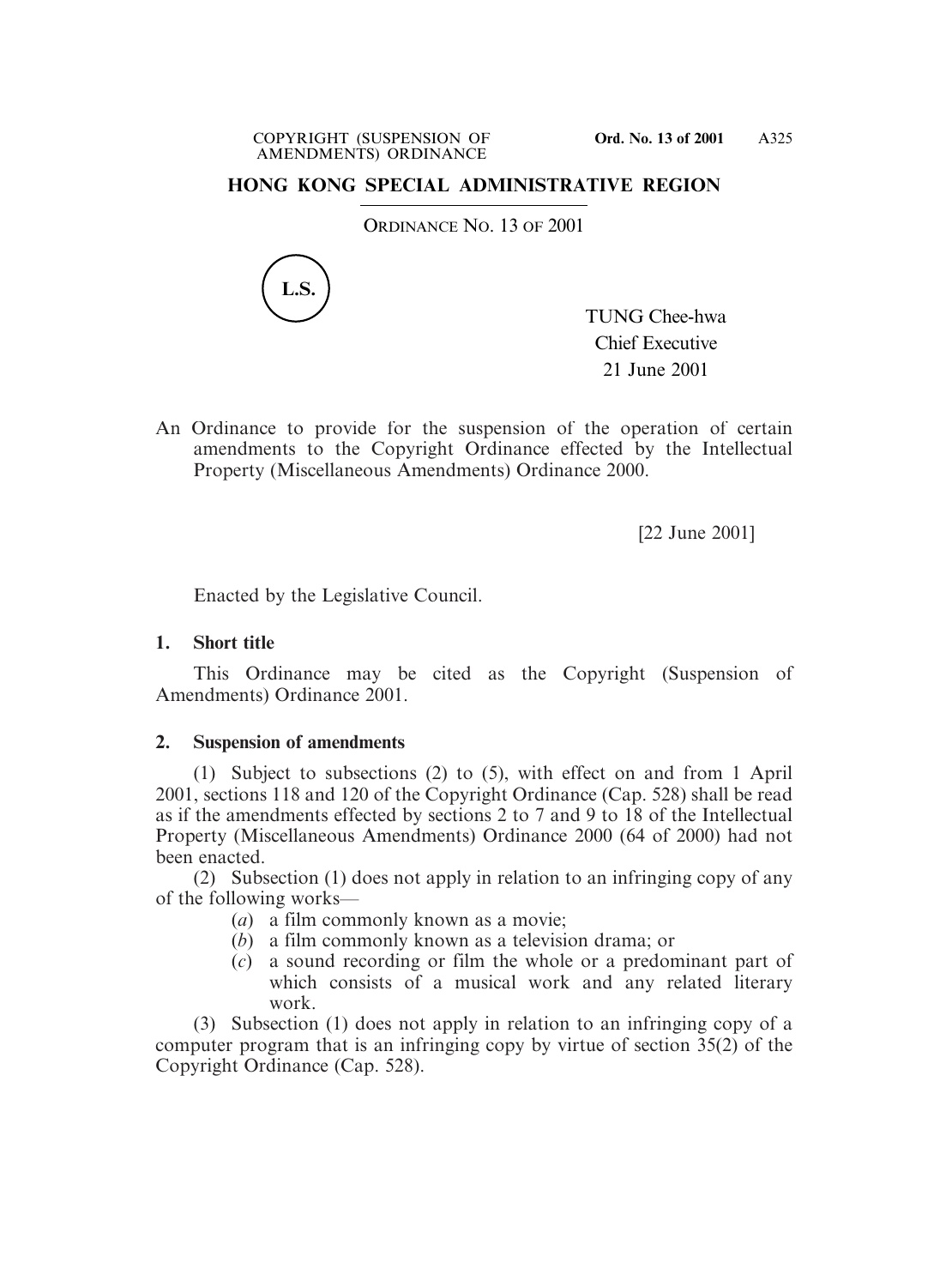(4) Subsection (1) does not apply in relation to an infringing copy of a computer program that—

- (*a*) is an infringing copy by virtue of section 35(3) of the Copyright Ordinance (Cap. 528); and
- (*b*) was not lawfully made in the country, territory or area where it was made.

(5) Subsection (1) does not apply in relation to an infringing copy of a computer program that—

- (*a*) is an infringing copy by virtue of section 35(3) of the Copyright Ordinance (Cap. 528); and
- (*b*) was made in a country, territory or area where there is no law protecting copyright in the work or where the copyright in the work has expired.

(6) For the purposes of subsections  $(3)$ ,  $(4)$  and  $(5)$ , "infringing copy" (侵 犯版權複製品) does not include an infringing copy—

- (*a*) that is in a printed form; or
- (*b*) that incorporates the whole or any part of a work not being a computer program itself and that is technically required for the viewing or listening of that work by a member of the public to whom a copy of the work is made available.

(7) With effect on and from 1 April 2001, for the purposes of any offence under section 118 or 120 of the Copyright Ordinance (Cap. 528) relating to an infringing copy of any of the works described in subsections (2), (3), (4) and  $(5)$ —

- (*a*) the reference to "for the purpose of, in the course of, or in connection with, any trade or business" in sections 31(1)(*a*) and (*c*), 32(1)(*c*), 95(1)(*a*) and (*c*), 96(5) and (6), 109(1)(*a*), 118(1)(*d* ) and (*e*), 207(1)(*b*), 211(1)(*b*) and 228(1) of that Ordinance shall be read as a reference to "for the purpose of, or in the course of, any trade or business";
- (*b*) the reference to "otherwise than for the purpose of, in the course of, or in connection with, any trade or business" in sections  $31(1)(d)$ ,  $95(1)(d)$  and  $118(1)(f)$  of that Ordinance shall be read as a reference to "otherwise than for the purpose of, or in the course of, any trade or business"; and
- (*c*) the reference to "for the purpose of, in the course of, or in connection with, any trade or business" in sections 118(4), (5) and  $(8)$ , 120 $(2)$  and 273 $(2)(a)$  of that Ordinance shall be read as a reference to "for the purpose of, or in the course of, any trade or business".

(8) Except as otherwise provided in subsection (6), the terms and expressions used in this section have the same meaning as in Part II of the Copyright Ordinance (Cap. 528).